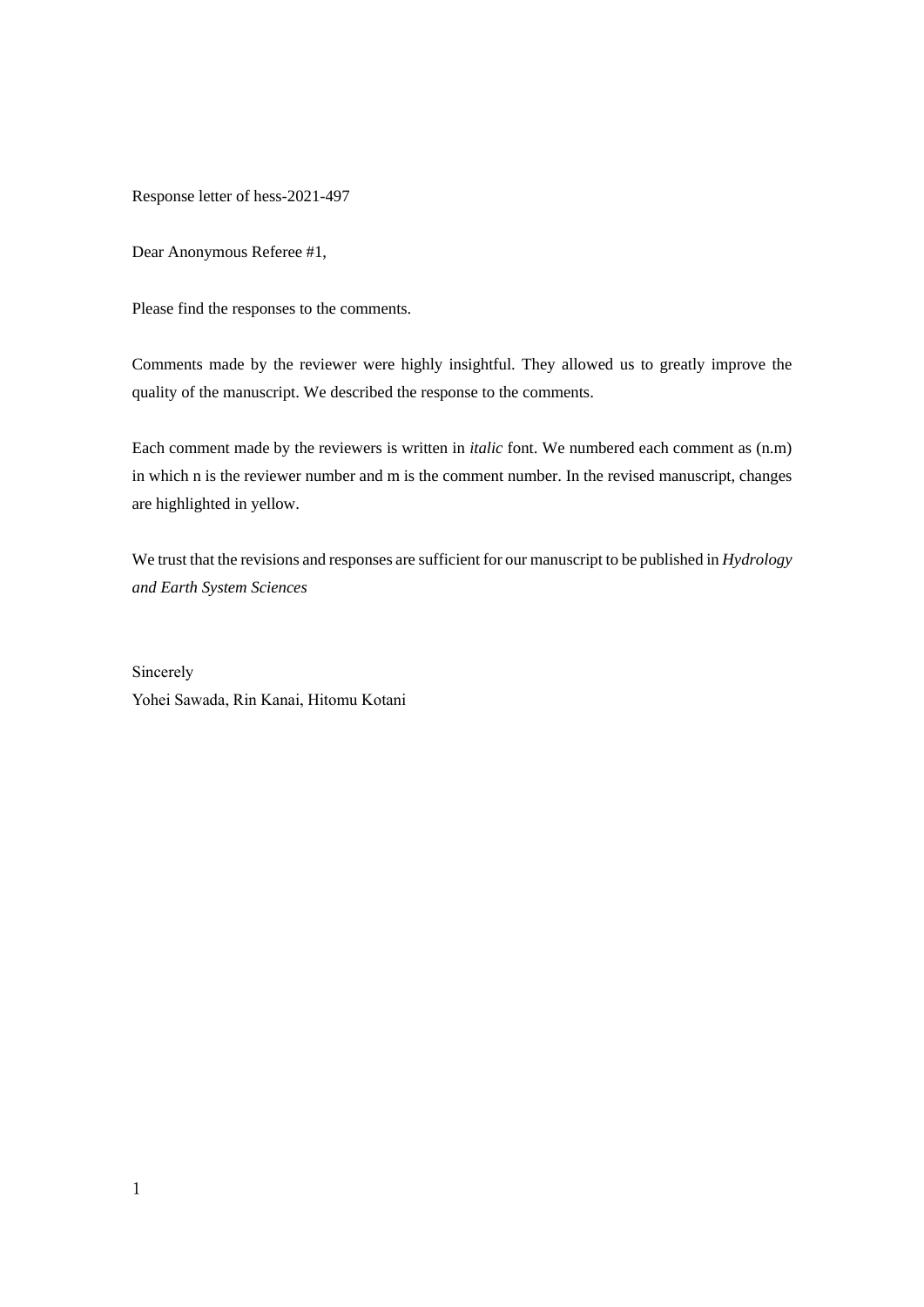## **Responses to the comments of Referee #1**

*This paper presents the improvement of an existing socio-hydrological model on the interactions between flood forecasting and flood loss by including social collective trust. The manuscript uses the model to investigate the cry wolf effect (where individuals may be less likely to implement protective measures if they have experienced false alarms). I believe including trust and investigating its role is a relevant contribution to the socio-hydrological literature. The manuscript shows an interesting analysis of the (potential) role of social collective trust and its implications for early warning systems.*

*(1.1) However, I believe a major limitation of the work is the lack of comparison between model results and data or empirical evidence. I appreciate that there may not be enough data available to actually compare the model results to data, but given this limitation I believe the model equations and parameter choices should be much better substantiated with evidence from the literature. In addition, one could, in a descriptive way, compare the results with findings in the literature related to the cry wolf effect rather than only compare the results to the results of another model. In the current state, the manuscript does not provide enough evidence for the model assumptions and their relevance. This means that it is impossible to draw any useful conclusions from the results of the analysis, since it is unclear how well the model represents reality.*

 $\rightarrow$  First, our model and findings are qualitatively consistent to empirical evidence found in previous works. This point has been clarified in the revised version of the paper. See also our responses to the comment of Referee #2 (2.11).

"Our stylized model and findings are consistent to the previous works. In our model, the subjective perceptions of warning system's accuracy controls social collective trust in a weather agency and preparedness actions, which is consistent to Ripberger et al. (2015). Our simulation results reveal that more actual false alarms hamper preparedness actions and induce more damages, which is consistent to the findings of Simmons and Sutter (2009) and Trainor et al. (2015). The behavior of the optimal warning threshold is similar to Roulston and Smith (2003)."

Second, the comparison between our SKK model and the GL model in Figure 2 actually shows that our SKK model is more consistent to the published literature at least qualitatively. Figure 2 indicates that in the original GL model, it is necessary to reduce the number of false alarms to minimize the total loss only when the cost of mitigation and protection actions responding to issued warning (C in equation 6) is large. On the other hand, the reduction of false alarms is always necessary to minimize the loss in the SKK model. We found that previous works revealed that this cost is negligibly small compared with the total loss of flood disasters. Based on the fact that the mitigation cost is negligible, and forecasters take care of reducing false alarms, our extension of the GL model improves the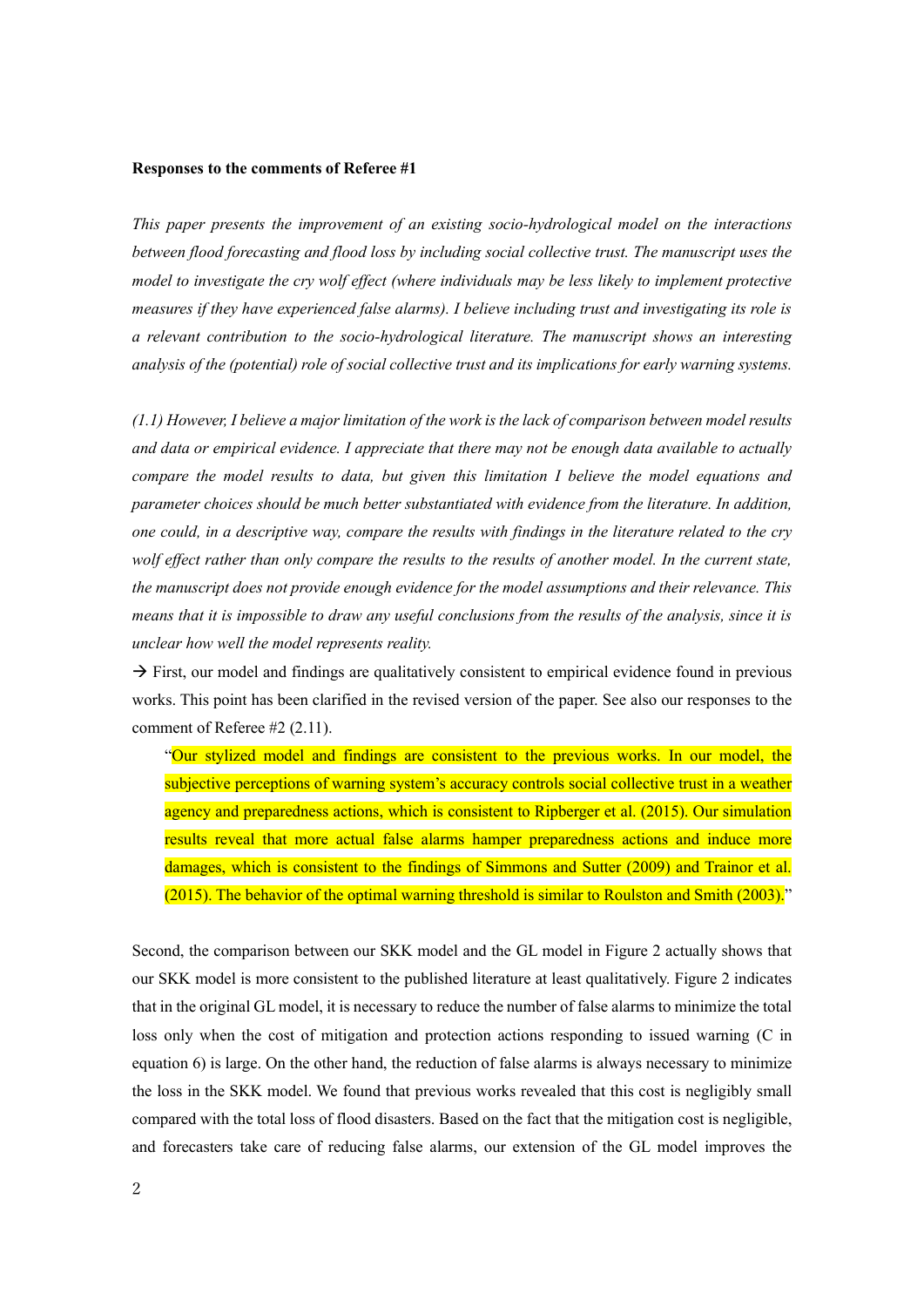consistency of the simulation to reality. This point was indeed unclear in the original version of the paper. We have firstly mentioned that C is negligibly small according to the previous literature in the revised version of the paper.

"Note that this cost has been found to be negligibly small compared with avoidable damage. For instance, Schroter et al. (2008) showed that the cost C is approximately 2 % of avoidable damage. In previous works, this cost was often neglected (e.g., Pappenberger et al. 2015; Hallegatte 2012). Although Gironz Lopez et al (2017) assumed that there are non-negligible costs of mitigation and protection actions, we will discuss how differently their model and our newly proposed model works with no mitigation costs (i.e.  $\eta = 0$ ) as well as the original settings of Gironz Lopez et al (2017)."

"Pappenberger, F., Cloke, H. L., Parker, D. J., Wetterhall, F., Richardson, D. S., Thielen, J.: The monetary benefit of early flood warnings in Europe. Environmental Science & Policy, 51, 278- 291, https://doi.org/10.1016/j.envsci.2015.04.016, 2015"

"Schroter, K., et al: Effectiveness and efficiency of early warning systems for flash-floods (EWASE). First CRUE ERA-Net Common Call – Effectiveness and efficiency of non-structural flood risk management measures, 132pp. available from www.crue-eranet.net, 2008"

"Hallegatte, S.: A cost effective solution to reduce disaster losses in developing countries Hydrometeorological services, early warning, and evaculation, The World Bank Policy Research Working Paper, 6058, available from

[https://openknowledge.worldbank.org/bitstream/handle/10986/9359/WPS6058.pdf?s,](https://openknowledge.worldbank.org/bitstream/handle/10986/9359/WPS6058.pdf?s) 2012"

Then, we have clarified that the SKK model can simulate the behavior of forecasters and the relationship between warning thresholds and total losses more realistically than the GL model in the results section of the revised paper.

"Note that the costs of mitigation and protection actions with  $\eta = 0.1$  in the experiment 2.3 is comparable to the flood damages. As discussed above, this high cost of mitigation and protection actions was not supported by previous works although Girons Lopez et al. (2017) used this parameter."

"Considering that the previous works indicated that the cast of mitigation and protection actions is negligibly small (i.e. it is realistic to assume  $\eta = 0$ ), the SKK model reproduces the relationship between warning thresholds and total losses more realistically than the GL model."

We also briefly mentioned this point in the discussion section of the revised paper.

"While the GL model realistically simulate the behavior of the optimal warning threshold only when unrealistically high costs of mitigation and protection actions are assumed, our stylized model needs no costs of mitigation and protection actions to realistically simulate the behavior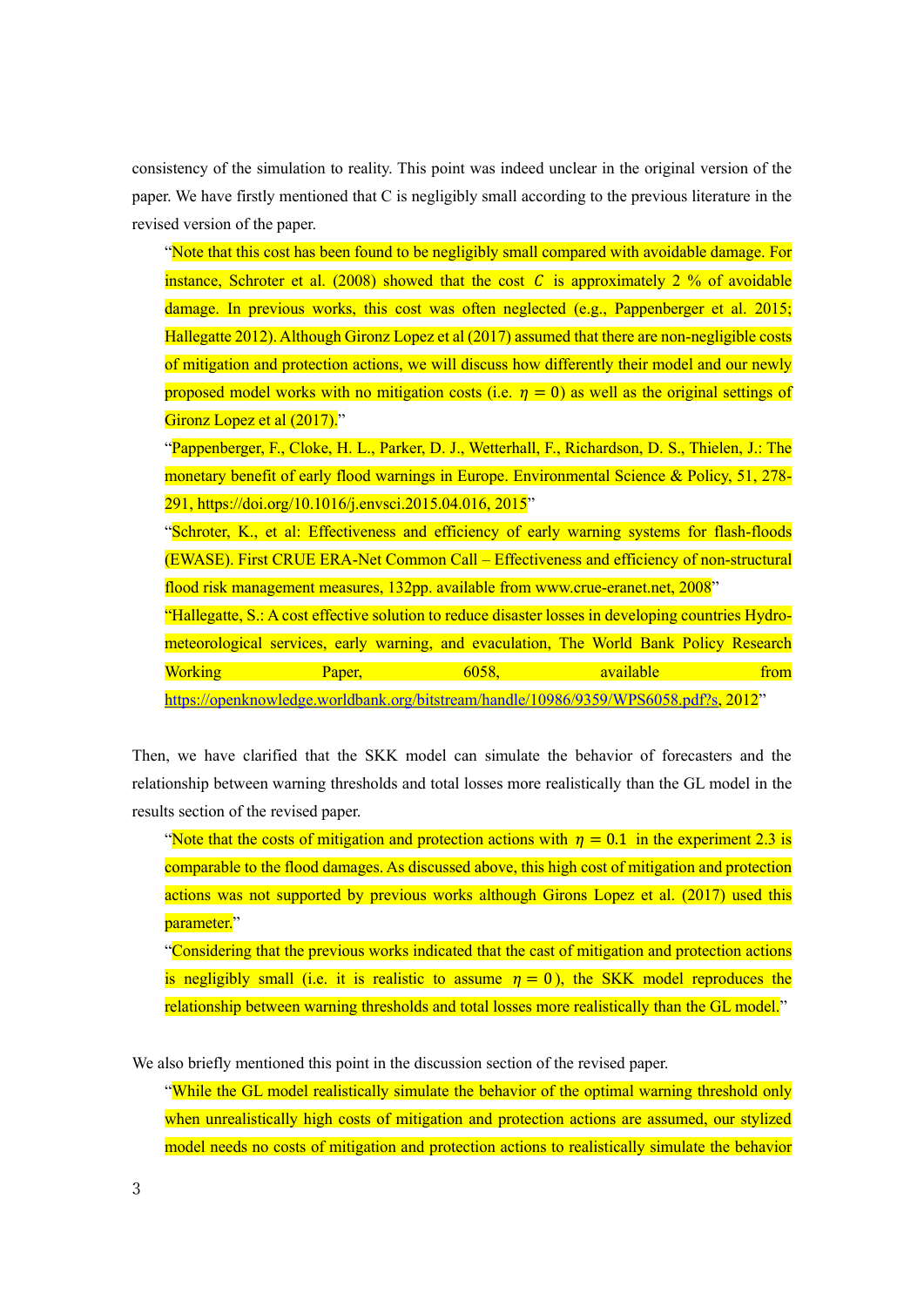of the optimal warning threshold. Our stylized model is more consistent to the previous works in which the costs of mitigation and protection actions responding warnings were found to be negligibly small (e.g., Schroter et al. 2008; Hallegatte 2012; Pappenberger et al. 2015)."

*Some other remarks:*

*(1.2) The authors use socio-meteorology in their title and in the final paragraph of the discussion and conclusion they call for a new field called socio-meteorology. However, it is not clear to me why this work is so different that it does not fit within the field of socio-hydrology (the authors are only using discharge and forecasts of discharge in their model, to me this is hydrology, not meteorology). I would suggest to choose a different title, and stick to using socio-hydrology, as the authors do throughout the entire manuscript (the socio-meteorology is in fact only mentioned as an afterthought in the final paragraph of the manuscript).*

→ We propose a new title "Impact of cry wolf effects on social preparedness and efficiency of flood early warning systems". We believe this version of the title directly show what we investigated in this paper.

The reviewer mentioned that using discharge and forecasts of discharge is hydrology and is not meteorology. We disagree with this comment. To provide "forecasts" of discharge, weather forecasting is absolutely necessary, which we believe is in the field of meteorology (or it is often called as hydrometeorology). We essentially intended to investigate the function of "forecasts" of discharge in the dynamics of social preparedness, so that we are now going to the interdisciplinary field which includes hydrology, meteorology, and social sciences.

*(1.3) Introduction, lines 43 to 80: after reading the introduction for the first time I had the impression that there was actually no evidence for the cry wolf effect and for a relationship between the false alarm ratio and the implementation of measures. This made me wonder what the relevance of the presented model and manuscript is. However, after re-reading I see that I misinterpreted and there are studies that do find evidence in support of the cry wolf effect, but also some that do not. I would suggest the authors rewrite this part of the introduction to better present the argument for why their study is important.*

 $\rightarrow$  We believe that many previous works found and quantified the cry wolf effects in meteorological disasters. In addition, many forecasters may believe the cry wolf effects when they design early warning systems. Therefore, it is crucially important to consider them. These points were indeed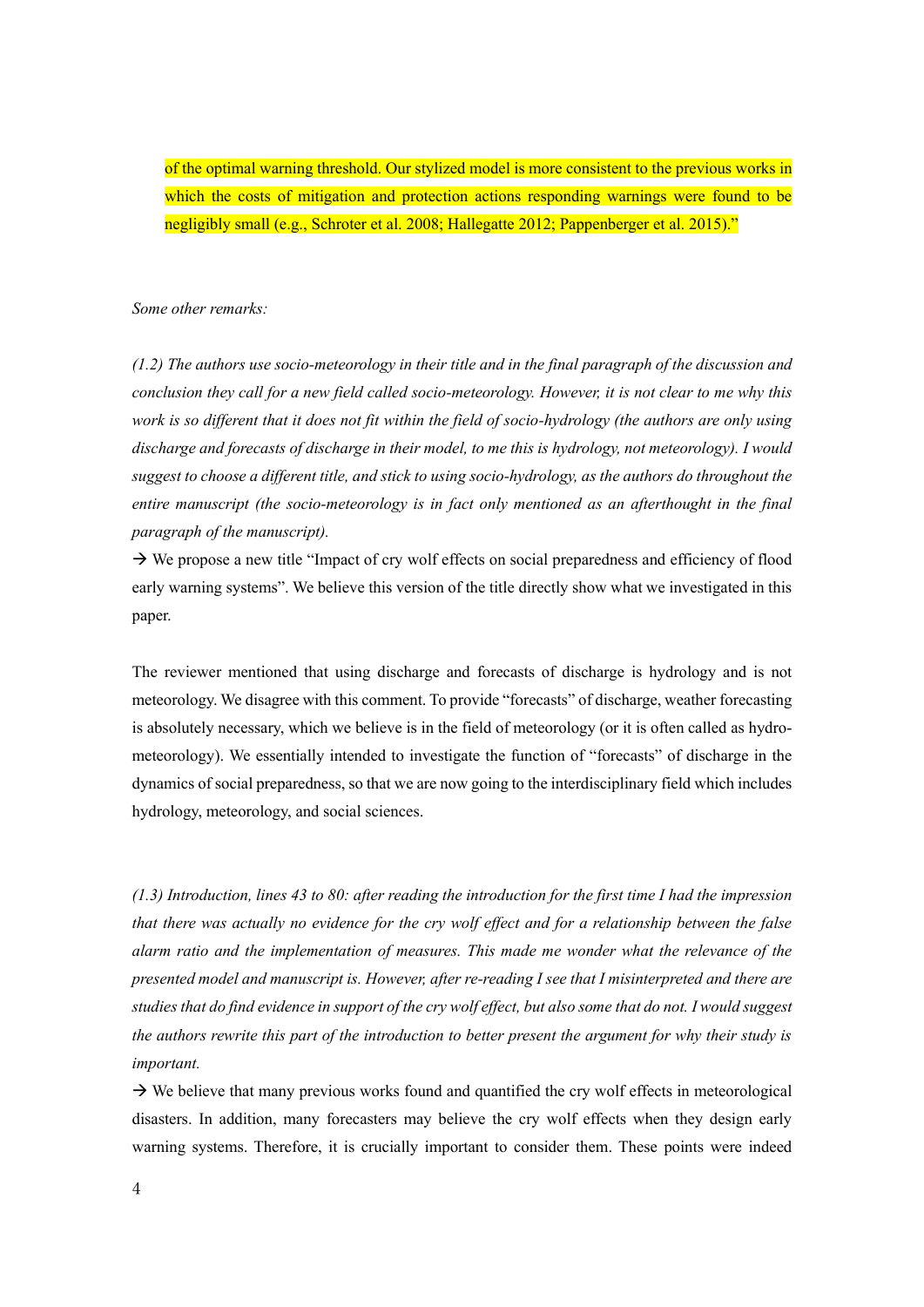unclear in the original version of the paper, and we have clarified them in the revised version of the paper by performing many modifications in this paragraph. Note that we carefully reviewed previous works which contradicts with each other in the balanced way, which we believe is still appropriate and essentially unchanged in the revised version of the paper.

"Many previous studies have found and quantified the cry wolf effects in meteorological disasters."

"Roulston and Smith (2003) found that the warning threshold of the actual weather warning systems can be justified only if the cry wolf effect is considered. This finding implies that many forecasters believe the existence of the cry wolf effects and the design of early warning systems was substantially affected by how the cry wolf effects are considered."

"It should be noted that while these previous works supported the cry wolf effect as an important factor to be considered for the design of warning systems, some studies discussed the myth of cry wolf effects implying that they do not exist."

"Although Trainor et al. (2015) supported the existence of the cry wolf effects, they also found that there is a wide variation in public definition of false alarms and actual false alarm ratio does not predict perception of false alarm ratio."

" Although the existence of the cry wolf effect is still debatable due mainly to the lack of field data and the ambiguity of the quantification of public perception of false alarms, the current evidence suggests the importance of understanding the effect of false alarms on behavioral responses to warning to design efficient flood early warning systems."

*(1.4) In the model description in line 148 (and after) the authors talk about preparedness actions (and mitigation and protection actions), please elaborate and explain what these actions are. There are many preparedness actions that do not depend on a flood warning to be implemented, what about those actions? These kind of measures may actually be implemented when experience of damage is high and trust in flood warning is low (which is the opposite of the cry wolf effect).*

 $\rightarrow$  Here we modelled preparedness actions which were done by responding issued warnings such as evacuation and safekeeping of assets. We fully agree with the reviewer's comment that many preparedness actions are unrelated to early flood warning. These preparedness actions are not included in our model to focus only on the impact of social preparedness on the efficiency of early flood warning. This point was indeed unclear in the original version of the paper. We have clarified this point in the revised version of the paper.

"If a flood event is successfully forecasted and a warning is issued (i.e.  $P \ge \pi$ ), this damage is mitigated by preparedness actions such as evacuation and safekeeping of assets. Note that preparedness actions which are not triggered by FEWS were not considered in this stylized model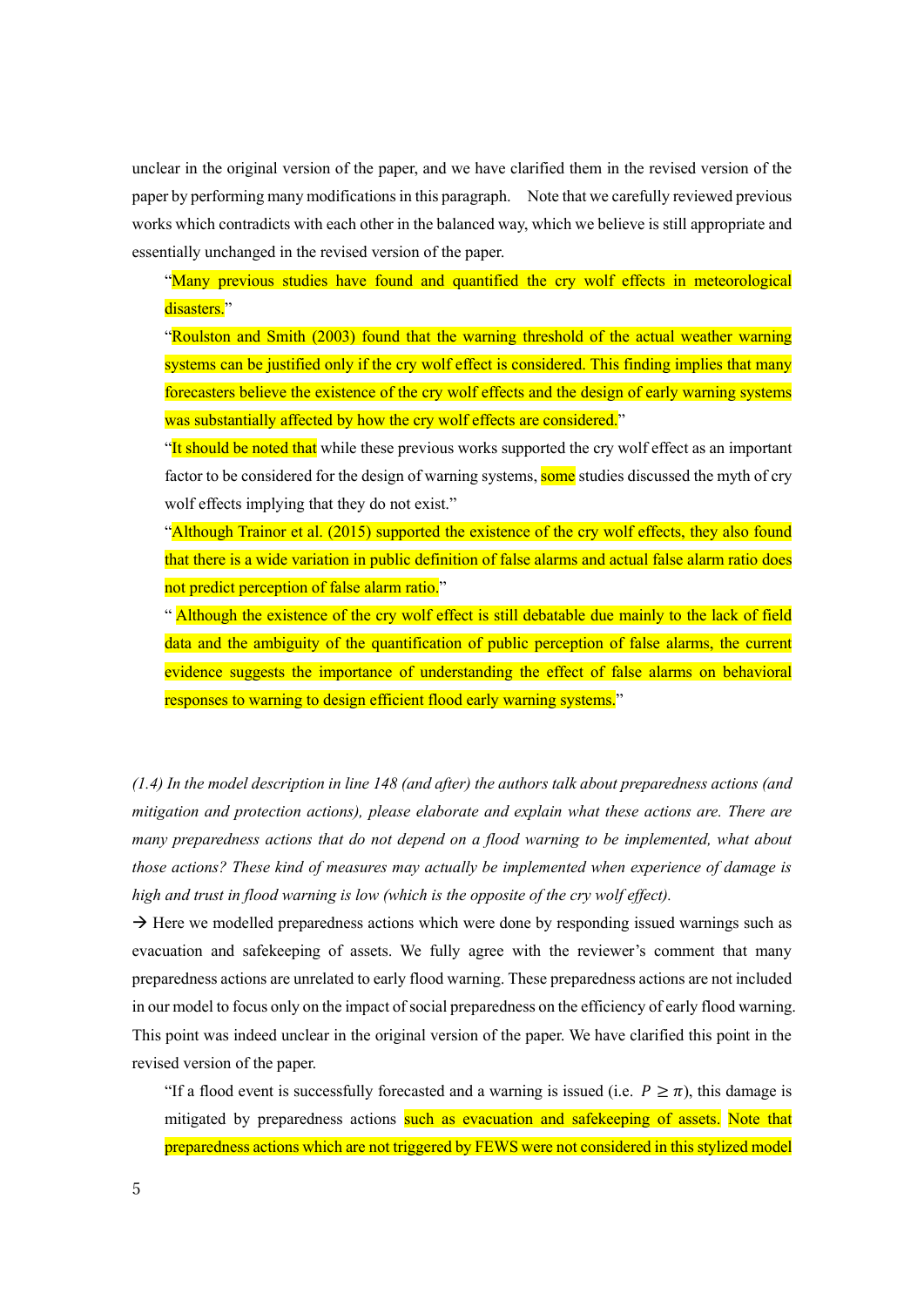to focus only on the impact of social preparedness on the efficiency of FEWS"

*(1.5) Equation 6 models the cost of mitigation and protection actions, why is this relevant? Please discuss why you calculate this. Later, in section 3.1, I see that the total loss is calculated as*  $D + C$ *. I suggest to move this to section 2, since it is quite important and now it is a bit hidden away, which means the importance of C is unclear. Also how are the costs of protection actions determined? What is this based on? Also, why is the loss calculated as D+C, please explain this.*

 $\rightarrow$  Although Table 1, which appears in section 2, shows how to calculate the total loss, this point should have been emphasized when C is introduced. We have clarified this point in the revised version of the paper.

"Whenever a warning is issued,  $C$  is included in the total loss."

As we discussed in our responses to the comment (1.1), we think that this cost is essentially unnecessary and should be neglected. We need to describe it just because the original GL model used it and it is important in their model. Please see our responses to the comment (1.1). We have not further modified the paper responding to this comment.

*(1.6) In lines 177 to 179, the authors state that it is reasonable to assume that trust in FEWS increases (decreases) when prediction succeeds (fails). Please elaborate, this is the main contribution of the manuscript and this claim should be substantiated more. (The authors reference Wachinger et al. (2013), but Wachiger et al. (2013) actually hypothesise that the cry wolf effect may be an explanation for the risk perception paradox and do not provide the evidence to support this hypothesis.)*

 $\rightarrow$  In the original version of the paper, the previous sentence explain why we decided to choose this simple model.

"Previous studies pointed out that the recent forecast accuracy and false alarm ratio affected the performance of preparedness actions (Simmons and Sutter 2009; Trainor et al. 2015; Ripberger et al. 2015; Jauernic and van den Broeke 2017)."

We fully agree that Wachiger et al. pointed out that the behavior of individual risk perception is more complicated than expected. We did not originally want to cite this paper here. In the revised version of the paper, we have simply deleted this reference. In addition, we clarified that our stylized model is consistent to the published literature related to cry wolf effects in the discussion section of the revised paper. See also our responses to (1.1).

"Our stylized model and findings are consistent to the previous works. In our model, the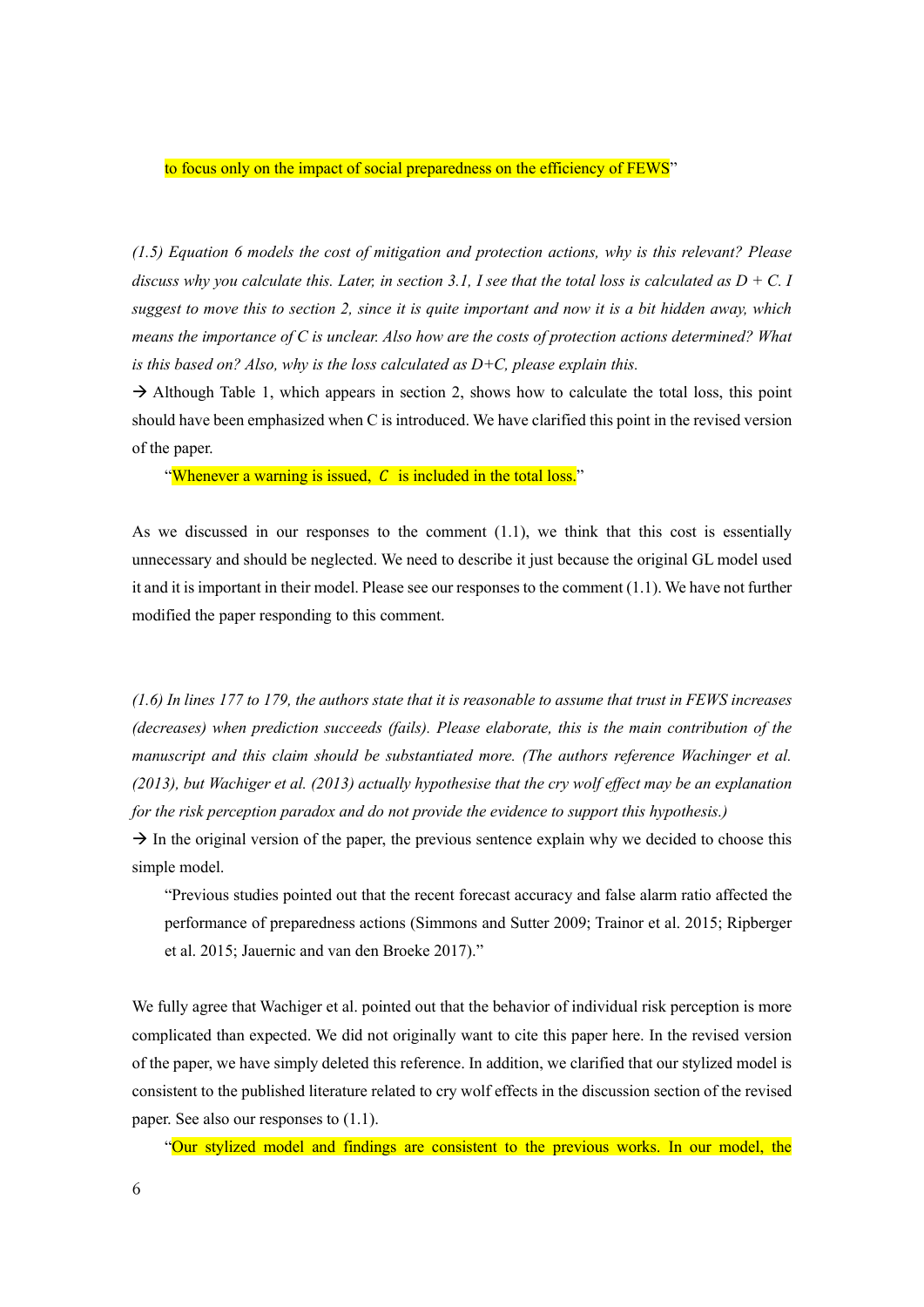subjective perceptions of warning system's accuracy controls social collective trust in a weather agency and preparedness actions, which is consistent to Ripberger et al. (2015). Our simulation results reveal that more actual false alarms hamper preparedness actions and induce more damages, which is consistent to the findings of Simmons and Sutter (2009) and Trainor et al. (2015). The behavior of the optimal warning threshold is similar to Roulston and Smith (2003)."

*(1.7) In lines 200 to 202 the authors state: "In our proposed model, high social collective trust in FEWS can maintain the high level of social preparedness even if a community completely loses past flood experiences (equation (7))." To me it seems unlikely that preparedness stays high solely based on trust while people have forgotten about floods. Is there any evidence from the literature that supports this assumption?*

 $\rightarrow$  We agree with this reviewer's comment. Here we intended to demonstrate how the new model works using some extreme cases, which we believe was misleading. Theoretically, people take preparedness actions when E goes to 0 but T is high (see equation 7). However, this situation rarely happens in our model. Social collective trust increases when disasters are predicted. In this case, social collective memory also increases because disasters happen. Therefore, E and T are somewhat correlated in many cases, and the combination of zero E and high T may not happen. What we would like to say is that the negative effect of small E can be partially mitigated by high T. We have deleted the description of unrealistic extreme cases and relaxed this sentence in the revised version of the paper.

"If social preparedness is determined only by social collective memory as Girons Lopez et al (2017) proposed, small social collective memory directly results in insufficient social preparedness actions. In our proposed model, high social collective trust in FEWS can induce social preparedness actions even if a community loses past flood experiences to some extent (equation  $(7)$ )."

## *(1.8) For all variables and parameters: what are the units?*

 $\rightarrow$  Units were indeed unclear in the original version of the paper. We have clarified them in the tables of the revised paper.

*(1.9) For all equations and values the authors choose: please provide more evidence from the literature as to why this is a good representation of reality. This is especially important given the lack of data for comparison with model results, as mentioned in my main point.*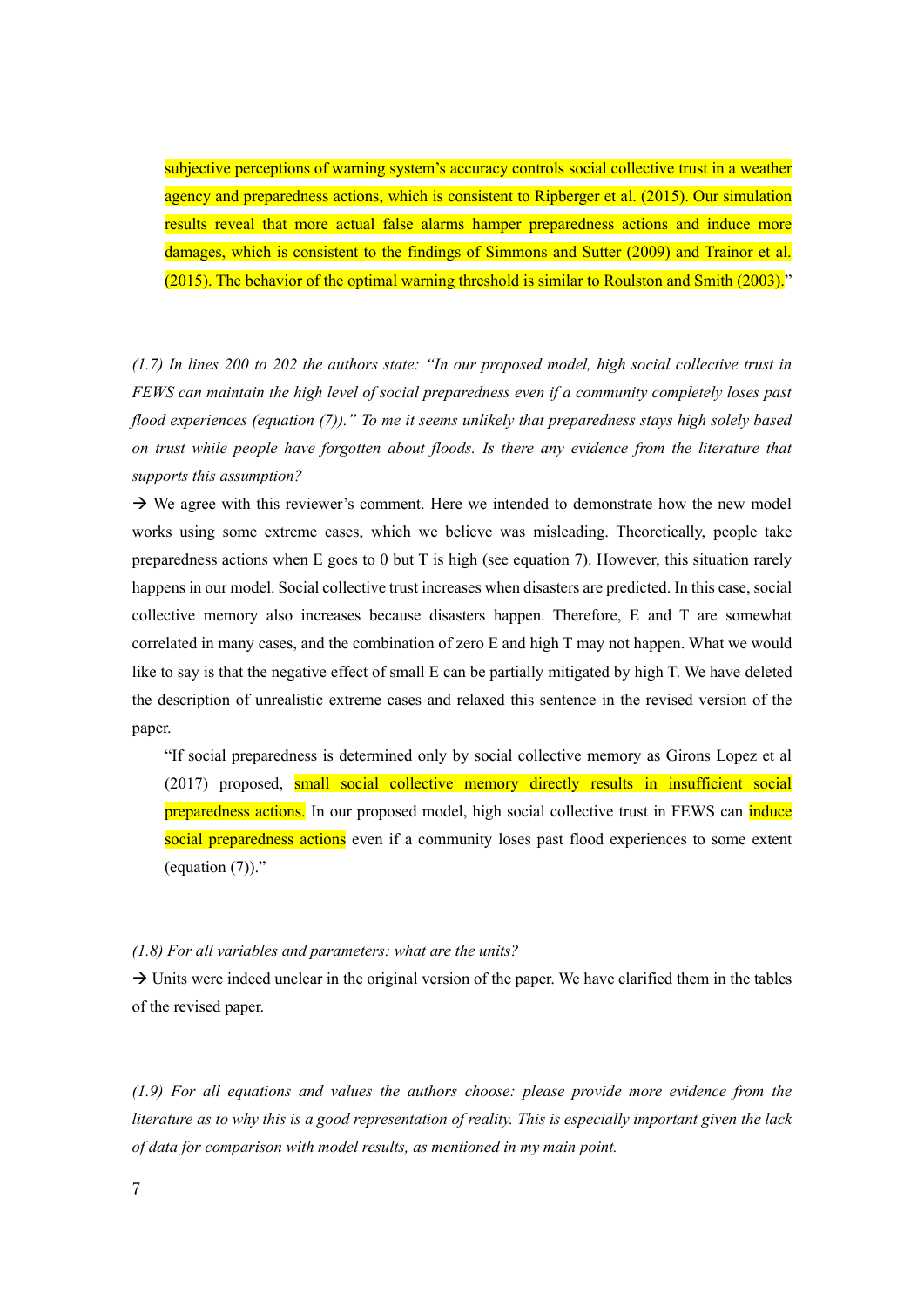$\rightarrow$  All equations but equations 7 and 9 come from Girons Lopez et al. (2017). One can find more evidence which supports each equation in Girons Lopez et al. (2017) and references therein. We would like to avoid repeating the detailed explanation in this paper for brevity. Although this point was already mentioned in the original version of the paper, we have slightly modified the sentence to emphasize this point.

"For brevity, the detailed explanation of equations shared with Girons Lopez et al. (2017) is omitted in this paper. See Gironz Lopez et al. (2017) and references therein for the complete description including the empirical evidence which supports each equation."

The explanation of the other equations has been strengthened by responding to the other comment. Currently no empirical evidence can support the equation 7 with  $\gamma = 0.5$  very well although this chose of the equation and parameter is useful to analyze the essential behavior of our proposed model. This specific issue was pointed out by Referee #2. We attached the comment and our responses below. -----

*(2.6) Line 239: Why did you set gamma = 0.5? Why exactly 0.5? What does it mean?*

 $\rightarrow$  We believe that the meaning of  $\gamma = 0.5$  was clearly explained in this sentence.

Lines: In this paper, this original model is hereafter called the GL model. On the other hand, when we set  $\gamma = 0.5$  in equation (7), our model considers both social collective memory and social collective trust in FEWS with same weights to calculate social preparedness.

Although this choice of  $\gamma$  is somewhat arbitrary because there is no knowledge about the importance of social collective trust to induce preparedness actions compared to social collective memory. Assuming the same weights give us the most straightforward interpretation of the contributions of both factors to social preparedness and the total loss by floods since we do not have to consider the asymmetric contributions of two factors in equation (7). This point was indeed unclear in the original version of the paper, and we have clarified this point in the revised version of the paper.

Lines: There is no existing knowledge about the relative importance of social collective memory and social collective trust. Assuming the same weights give us the most straightforward interpretation of the contributions of social collective trust and memory to social preparedness and the total loss by floods since we do not need to consider asymmetric contributions of the two factors in equation (7). Therefore,  $\gamma = 0.5$  is appropriate to analyze the essential behavior of our proposed model. This new model with  $\gamma = 0.5$  is hereafter called the SKK model.

------

*(1.10) Table 2 and lines 207- 208: why are those parameters fixed and why do they have those values? Are they based on anything?*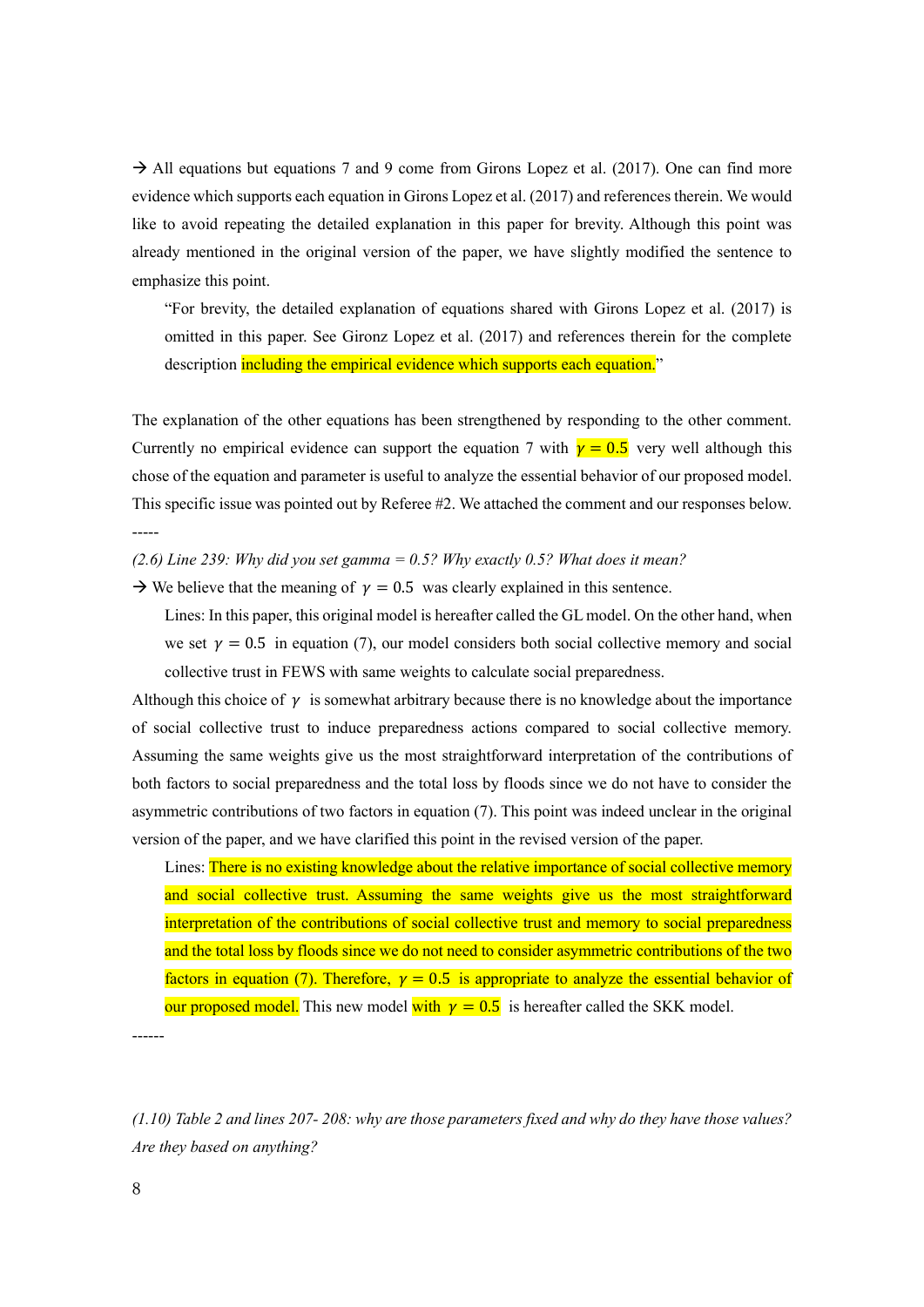$\rightarrow$  The fixed parameters are not important in our analyses. We simply choose the values which are consistent to the previous work. This point was indeed unclear in the original version of the paper, and we have clarified it in the revised version of the paper.

"These parameters are not focused on our analysis, and we chose their values from the previous works."

The values of  $\kappa_c$ ,  $\theta_c$ ,  $\alpha_0$ , and  $\chi$  are same as Girons Lopez et al. (2017). We have clarified this point in the revised version of the paper.

"The values of  $\kappa_c$ ,  $\theta_c$ ,  $\alpha_0$ , and  $\chi$  are same as Girons Lopez et al. (2017)."

 $\mu_m = 0$  means the forecast is unbiased, which was mentioned in the original version of the paper. "While Girons Lopez et al. (2017) changes  $\mu_m$  in their simulation, we set  $\mu_m = 0$  assuming the forecast is unbiased."

We have mentioned once again here in the revised version of the paper.

"We set  $\mu_m = 0$  assuming the forecast is unbiased (see also equation 2 and its description)."

Although the value of  $\beta$  was chosen somewhat arbitrary, it was in range specified by the original model (Girons Lopez et al. 2017). Also, the results of Girons Lopez et al. (2017) indicated that this parameter is not very sensitive to relative loss. This point was indeed unclear in the original version of the paper. We have clarified this point in the revised version of the paper.

"Our specified  $\beta$  is within the range proposed by Girons Lopez et al. (2017). In addition, the results of Girons Lopez et al. (2017) indicated that this parameter is not sensitive to relative loss."

We set  $\lambda$  assuming social collective memory has 25-year half-life, which is within the range of previous works which quantified this half-life by empirical data. This point was indeed unclear in the original version of the paper, and we have clarified it in the revised version of the paper.

"We set  $\lambda$  assuming that social collective memory has 25-year half-life which is within the range of previously quantified values (e.g., Fanta et al. 2019; Barendrecht et al. 2019)."

## *(1.11) For the parameters that are varied, why those values?*

 $\rightarrow$  In this study, we did not intend to mimic the real-world phenomena. Our purpose of the numerical experiments is to understand the behavior of our newly proposed stylized model. The effect of changes in parameters on the optimal warning threshold is more important than their values themselves. However, we realized that the strategy of changing parameters to understand the model's behavior has not been clear enough in the original version of the paper. We have addressed this issue in the revised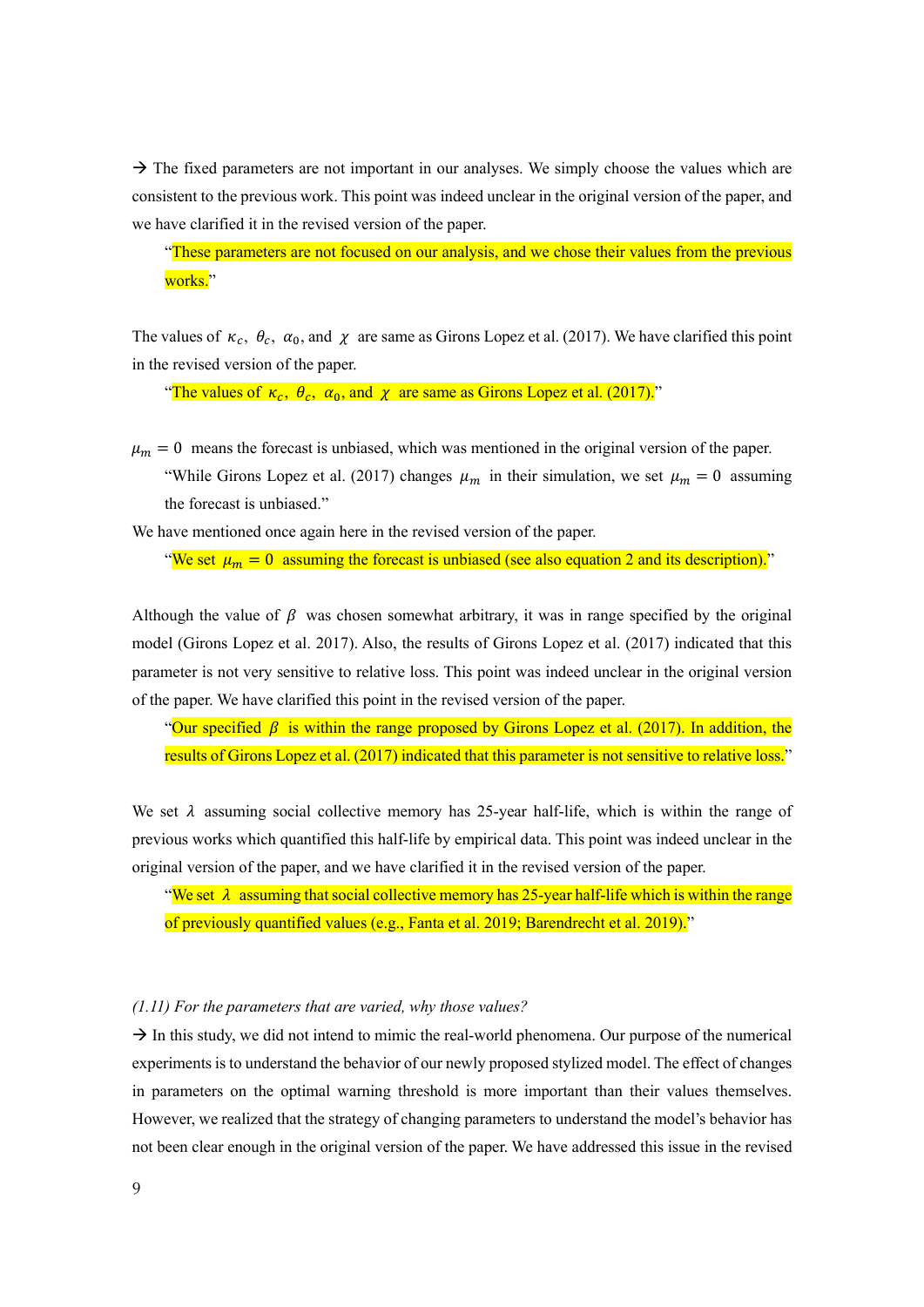version of the paper. In the experiment 2, the prediction skill was controlled by  $\sigma_m$ ,  $\mu_v$ , and  $\sigma_v$ . We prepared two sets of the parameters for relatively accurate and inaccurate prediction systems. We have explained this point in the revised paper.

"The prediction skill is controlled by  $\sigma_m$ ,  $\mu_v$ , and  $\sigma_v$ . The greater values of these parameter provide inaccurate prediction. We prepared two sets of the parameter for relatively accurate and inaccurate prediction system (see Table 4)"

Please see our responses to the comment (1.1) for the discussion of the cost parameter  $\eta$  in the experiment 2. We used  $\eta = 0.1$  which was used in the original GL model as well as  $\eta = 0$  which we believe is more consistent to the published literature. We have clarified this point in the revised paper.

"Following the settings of Girons Lopez et al. (2017), we set  $\eta = 0.1$ . In addition, we also performed the numerical simulation with  $\eta = 0$  (i.e. negligible costs of mitigation and protection actions) which is more consistent to the published literature than the original settings (see section 2)."

In the experiment 3, we mimic the hypothetical "green" and "technological" societies by changing  $\delta$ . From the original value in Girons Lopez et al. (2017), we decreased and increased  $\delta$  to mimic the green and technological societies, respectively. This point has been clarified in the revised paper.

"From the original value of the damage threshold proposed by Girons Lopez et al. (2017) (i.e.  $\delta = 0.35$ ), we decreased and increased  $\delta$  to simulate the green and technological societies, respectively (see Table 5)."

In the experiment 4, we focused on the responses of our proposed model to the parameters in the dynamics of social collective trust ( $\tau_{TP}$ ,  $\tau_{FN}$ , and,  $\tau_{FP}$  in equation (9)). We added a sentence to clarify this point in the revised version of the paper.

"We analyze how the optimal warning threshold is changed by changing  $\tau_{FN}$  and,  $\tau_{FP}$  (see Table  $6$ )."

*(1.12) Figure 1: what does half of social collective trust and social collective memory mean? Why half?*

 $\rightarrow$  This is because total social preparedness is calculated as 0.5E+0.5T in our settings. If purple and pink lines are summed up, one can obtain black line. This point was mentioned in the original version of the paper.

"In this paper, this original model is hereafter called the GL model. On the other hand, when we